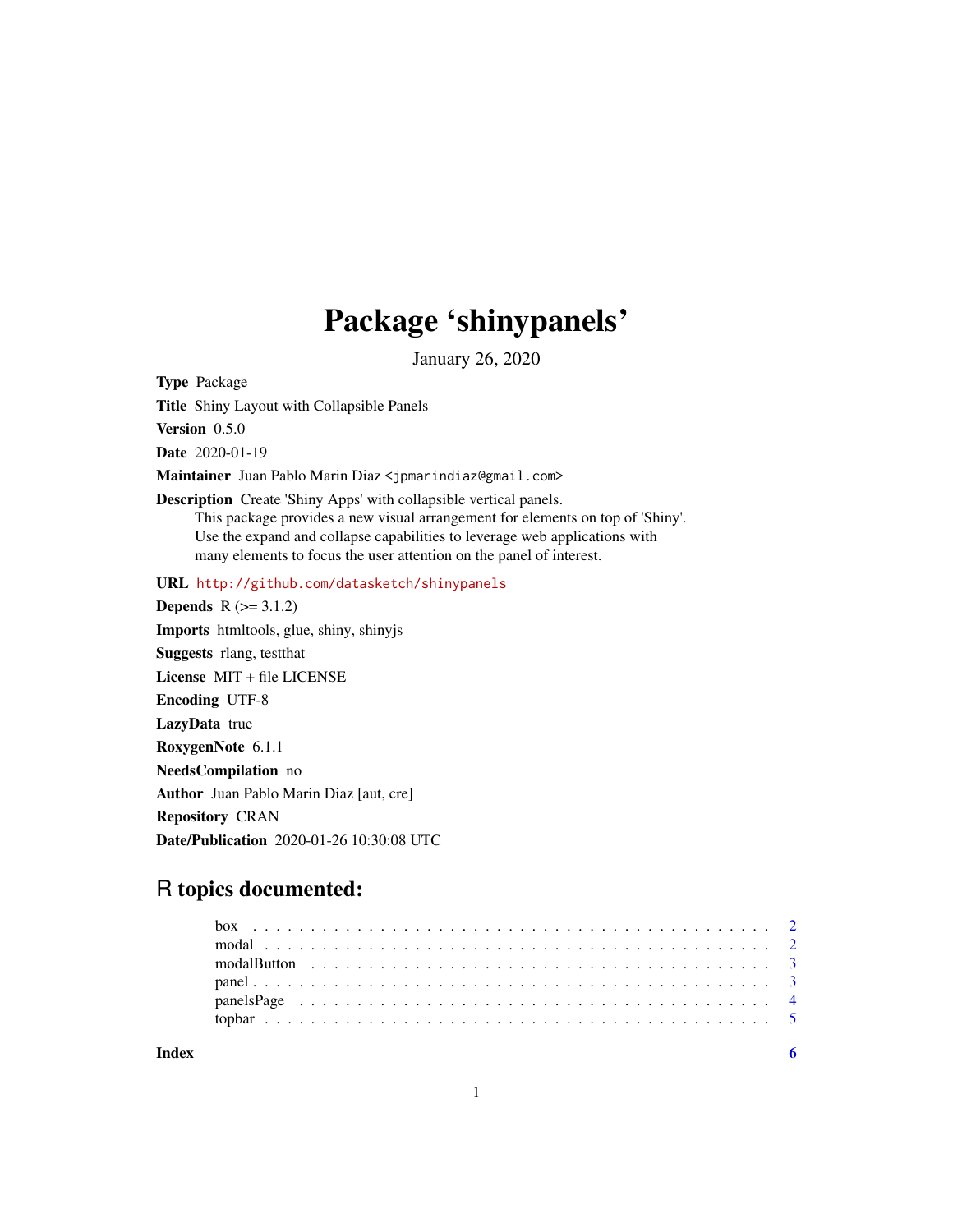## Description

Box like component

## Usage

 $box(..., title = NULL, collapsed = TRUE, color = "")$ 

## Arguments

| $\cdot$ $\cdot$ $\cdot$ | html list contents for the panel    |
|-------------------------|-------------------------------------|
| title                   | title for the box                   |
| collapsed               | defines initial state               |
| color                   | color name as defined in custom css |

## Value

None

## Examples

box()

modal *Modal window*

## Description

Modal window

## Usage

 $modal(..., title = NULL, id = NULL)$ 

## Arguments

| $\cdot$ $\cdot$ $\cdot$ | html list contents for the panel    |
|-------------------------|-------------------------------------|
| title                   | title for the modal                 |
| id                      | html attribute id for the component |

<span id="page-1-0"></span>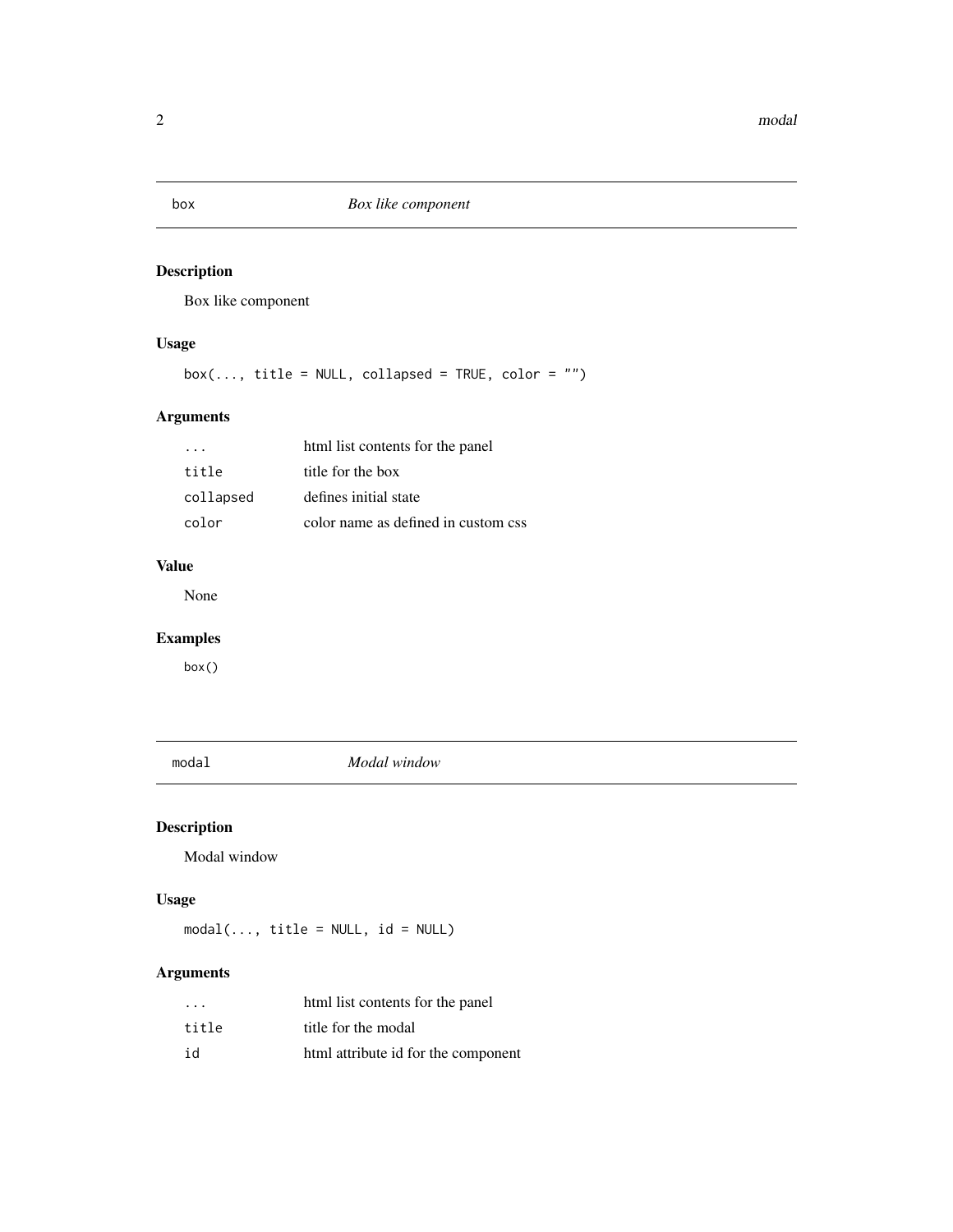#### <span id="page-2-0"></span>modalButton 3

#### Value

None

## Examples

modal()

modalButton *Modal button to trigger a modal*

#### Description

Modal button to trigger a modal

#### Usage

 $modalButton(modal_id = NULL, label = NULL, id = NULL)$ 

#### Arguments

| modal id | modal id to be triggered by the button |
|----------|----------------------------------------|
| label    | label for the button                   |
| id       | html attribute id for the button       |

#### Value

None

#### Examples

modal()

panel *Panel component for shiny panels layout*

#### Description

Panel component for shiny panels layout

#### Usage

```
panel(head = NULL, body = NULL, show_footer = TRUE, footer = NULL,
 title = NULL, color = "malibu", id = NULL, collapsed = FALSE,
width = NULL, ...)
```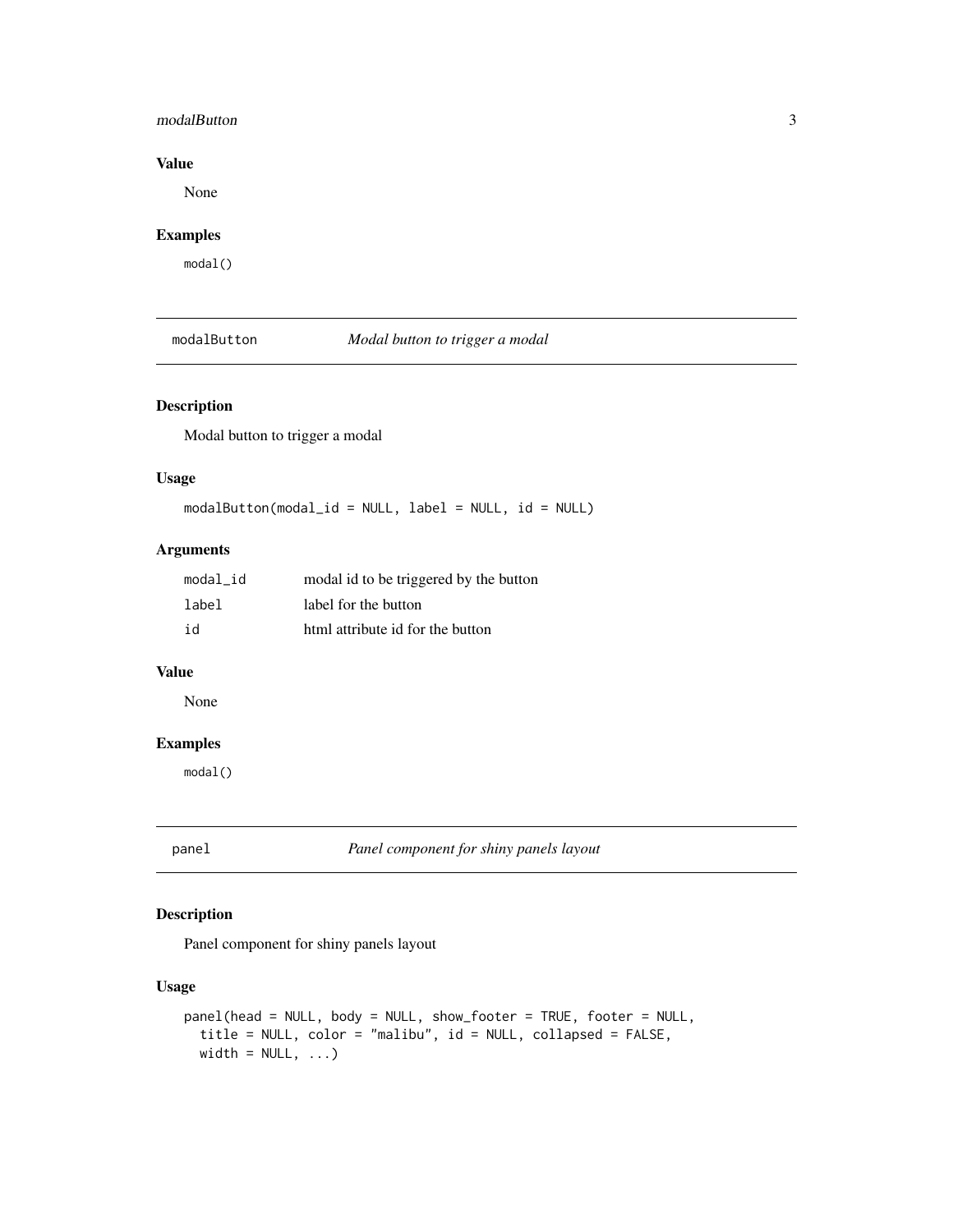<span id="page-3-0"></span>4 panelsPage

## Arguments

| head        | html for the panel header             |
|-------------|---------------------------------------|
| body        | html tag list for panel body contents |
| show footer | include footer                        |
| footer      | footer contents                       |
| title       | panel title                           |
| color       | color name as defined in custom css   |
| h i         | panel div id                          |
| collapsed   | panel starts as collapsed             |
| width       | panel width in pixels                 |
|             | html list contents for the panel      |

## Value

None

## Examples

panel(title = "My title")

panelsPage *Shiny panels layout*

## Description

Shiny panels layout

#### Usage

```
panelsPage(..., styles = "", header = NULL, title = NULL,
 debug = FALSE)
```
## Arguments

|        | html list contents for the panel |
|--------|----------------------------------|
| styles | custom css styles                |
| header | html list with custom header     |
| title  | Title html page attribute        |
| debug  | Used for debugging layout html   |

## Value

None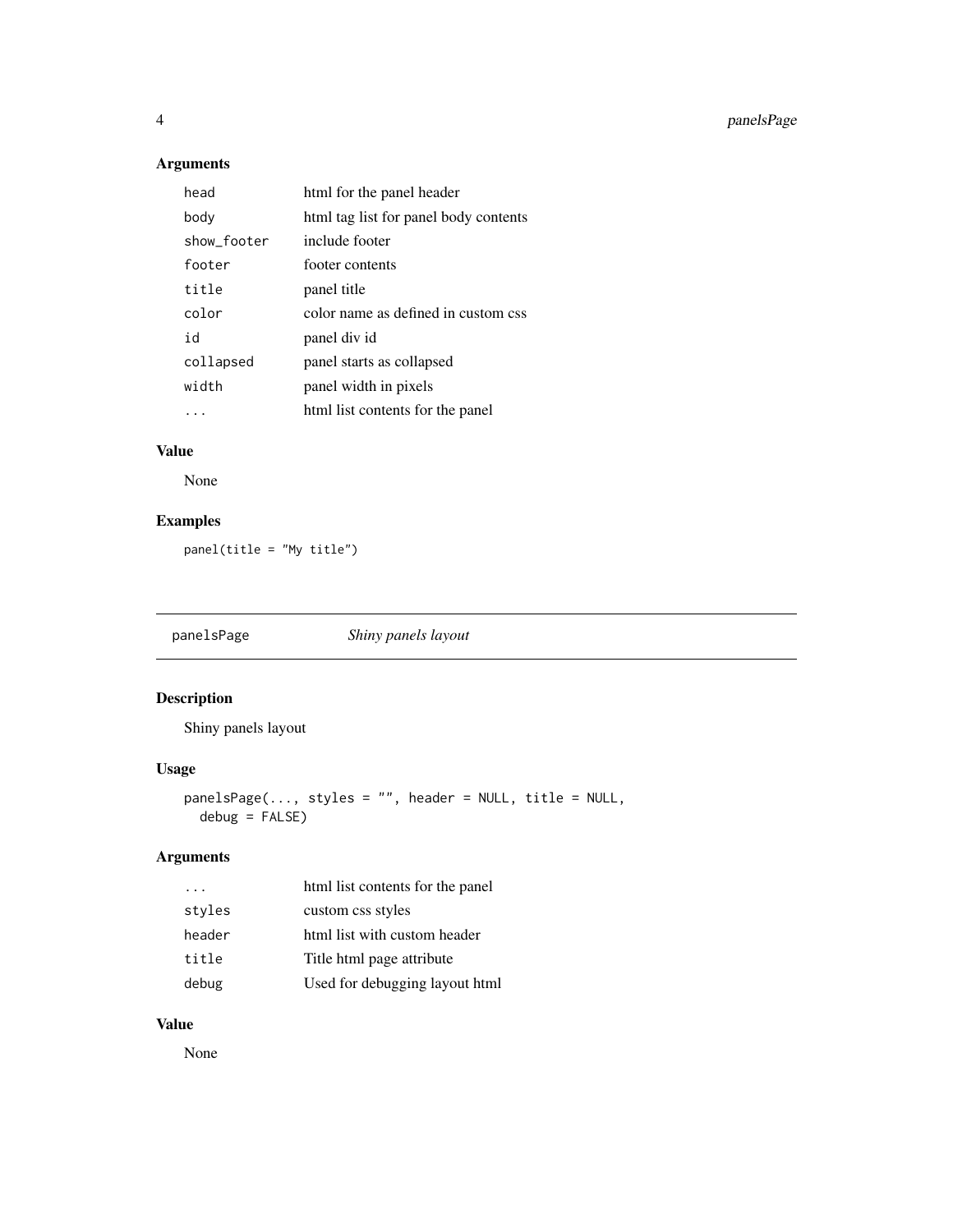#### <span id="page-4-0"></span>topbar 5

## Examples

panelsPage()

## topbar *Top bar component for shiny panels layout*

## Description

Top bar component for shiny panels layout

#### Usage

```
topbar(..., title = NULL, image = NULL, background_color = NULL)
```
## Arguments

|                  | html list contents for the panel |  |
|------------------|----------------------------------|--|
| title            | Top bar panel                    |  |
| image            | Logo image                       |  |
| background_color |                                  |  |
|                  | background color for top bar     |  |

#### Value

None

## Examples

topbar()